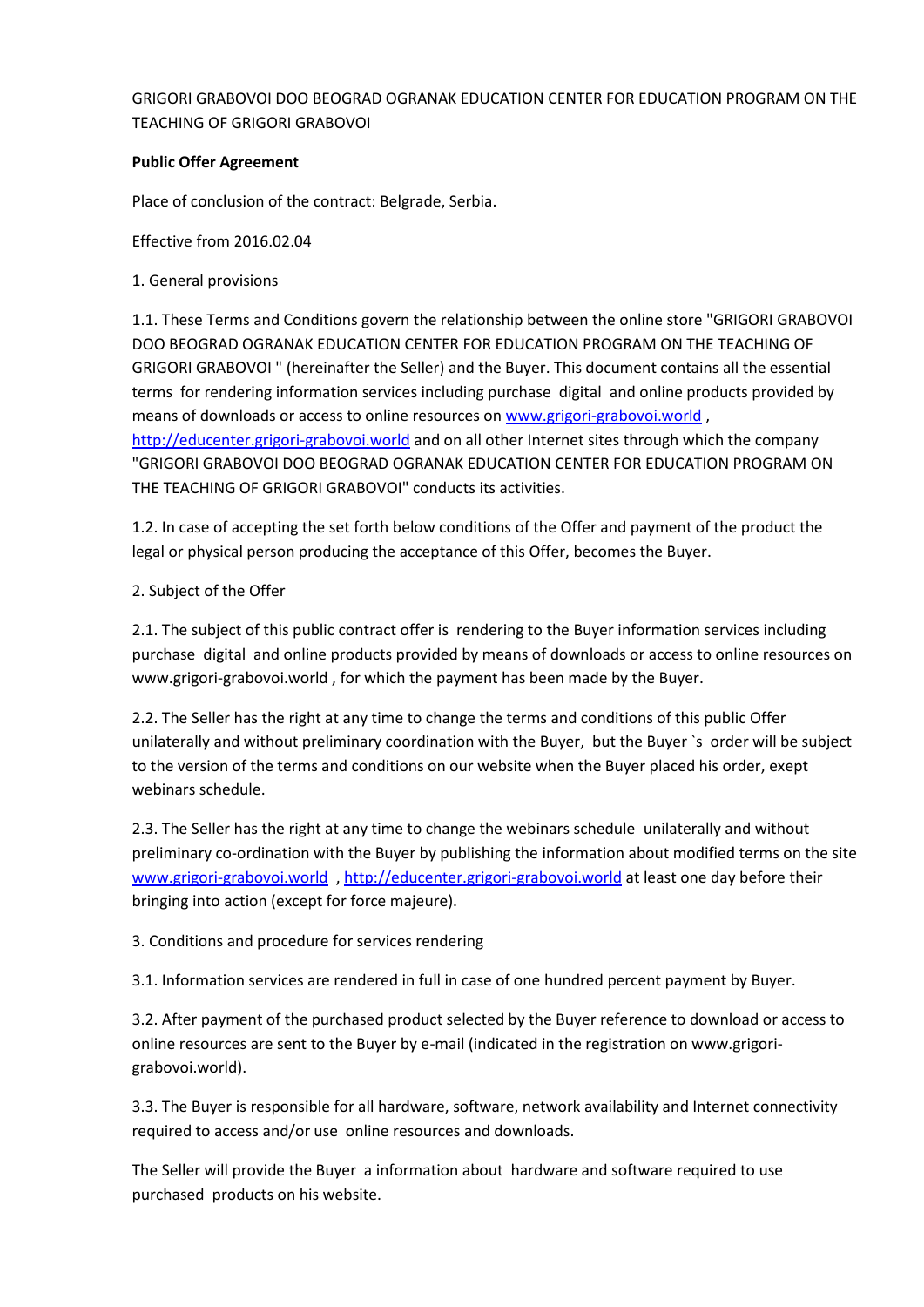3.4. The Seller is not responsible for any failure of the Buyer service for reasons related to the violation of Internet-channel, hardware or software from the Customer`s side during downloads or access to online resources o[n www.grigori-grabovoi.world](http://www.grigori-grabovoi.world/) [, http://educenter.grigori-grabovoi.world](http://educenter.grigori-grabovoi.world/)

3.5. If the Buyer is unable to complete the download process where this is due to the Seller default, the Seller will replace or refund the download.

3.6. Return products of good quality:

3.6.1. Products of good quality can not be returned.

3.7. Return products of poor quality:

3.7.1. The Buyer, in case of deficiencies in the product, has the right to refuse to perform this Agreement and request a refund for the amount of such products, or make a claim for its replacement by a similar product in the following cases:

• detection of a significant shortage of goods;

• violation of terms of eliminating defects in the goods;

3.7.2. Refund of payment is available after receipt of a written request for refund within the next day after the day of purchase. At the expiration of mentioned time the money is not returned. The refund shall be made within 10 (ten) days from the date of receipt of the application for a refund.

3.8. No claims for the return of funds contributed as payment for the purchased product in accordance with paragraph 3.7. of this public contract offer, means that the services are provided on time and are of good quality.

3.9. The Buyer may not

3.9.1. Re-sell, distribute, forward, rent or lease the product or any part of it.

3.9.2. Copy any part of the product.

3.9.3. Decompile or disassemble the product or convert it into any other format or medium.

3.9.4. Use the product on more than the permitted number of devices at a time.

 3.9.5. Bypass, modify, defeat or circumvent security features that protect digital products, ebooks or online resources on website [www.grigori-grabovoi.world](http://www.grigori-grabovoi.world/) , [http://educenter.grigori-grabovoi.world](http://educenter.grigori-grabovoi.world/)

3.9.6. Remove or alter any trademark, copyright or patent document on any of the products on the websit[e www.grigori-grabovoi.world](http://www.grigori-grabovoi.world/) [, http://educenter.grigori-grabovoi.world](http://educenter.grigori-grabovoi.world/)

3.9. All content supplied to the Buyer by the Seller is the Seller `s property or that of his affiliates or of third parties who have granted to the Seller rights and is protected by international copyright laws.

4. Special conditions for webinars.

4.1. Reference-access for the entrance to the webinar is for the personal use of the Buyer.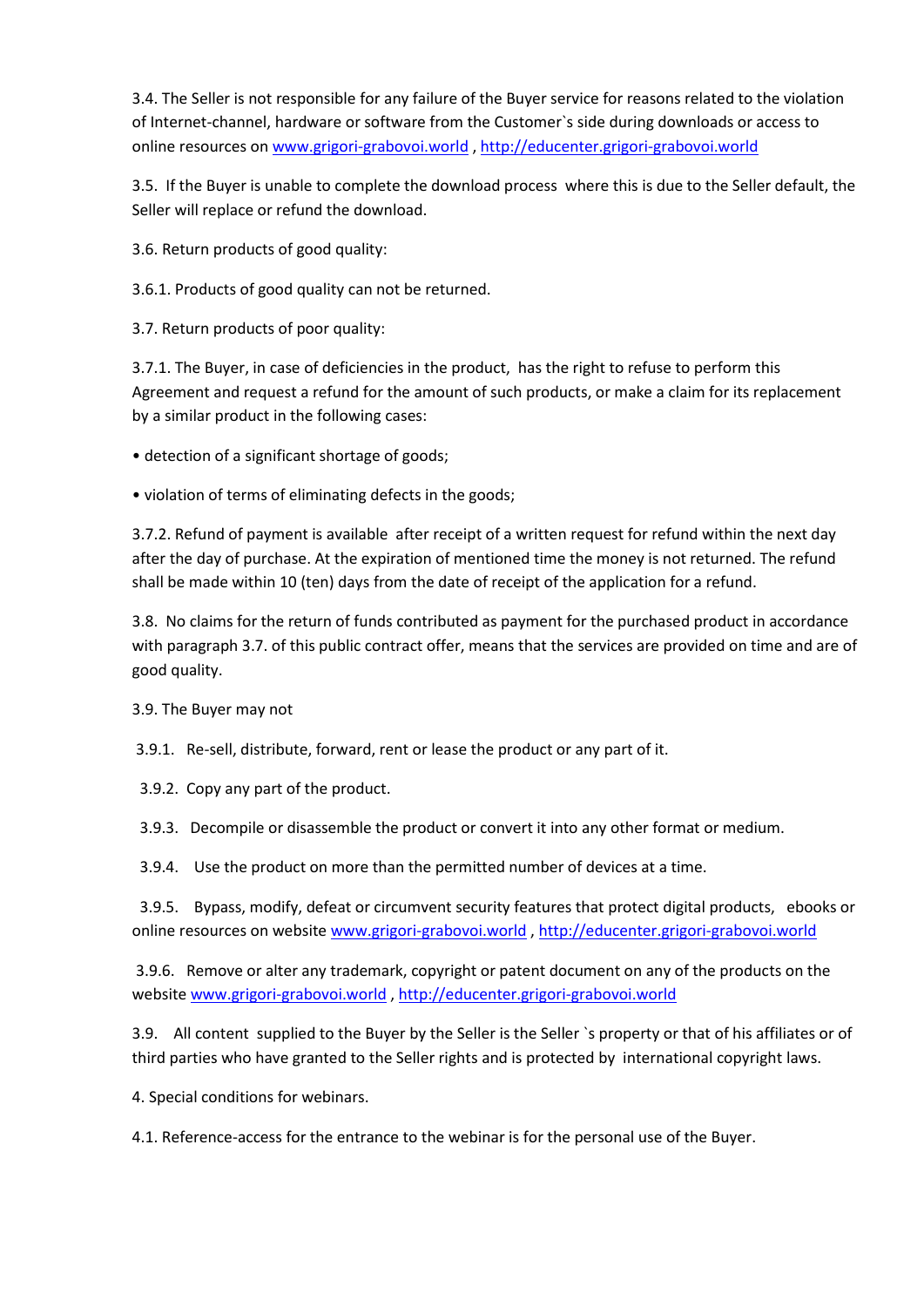4.2. It is prohibited to transfer access to the Webinar to third parties without a special permission from the Seller. The Seller reserves right to disconnect a person who uses false or already used credentials to access the Webinar.

4.3. The Seller reserves the right to record webinars.

4.4. The Buyer is prohibited to record Webinars without special permission of the Seller. The Buyer shell use the Webinar content and provided materials for personal use only and shell not wholly or partially publish them, as well as place them on the Internet, make copies, transfer or re-sell to third parties and create any kind of new products based on them.

4.5. Buyer's participation in the webinar means that the information services are rendered in time and of good quality.

4.6. Webinar presenter reserves the right to disconnect the Buyer from the Webinar without the right to refund in case of misconduct on the Webinar

4.7. The Buyer shall ensure the uninterrupted work of Internet-channel, hardware and software from his part during the webinar

4.8. If for any reason the Seller doesn`t hold a webinar on time, he is responsible to hold the corresponding webinar in new terms of time, about what the Buyer must be notified.

4.9. In case if the Buyer missed the webinar for technical reasons beyond the control of the Buyer, the Seller according to the additional application of the Buyer gives him the opportunity to listen to the audio or video recording of the webinar within 3 days (in that case, if the recording is done).

4.10. The proposed methods do not replace medical treatment for webinar / seminar participants.

5. Protection of intellectual property rights

5.1. The natural person Grigori Grabovoi and GRIGORI GRABOVOI DOO BEOGRAD OGRANAK EDUCATION CENTER FOR EDUCATION PROGRAM ON THE TEACHING OF GRIGORI GRABOVOI are the owner of copyright and other exclusive rights to materials, published on the Site, in particular: the right to photo and video, text, design and artistic solutions implemented in the design of the site, selection, location, systematization and conversion of data contained in the Site, the Site code.

5.2. Any copying and reproduction of materials without the consent of the Administration of the Site is strictly prohibited.

5.3. The Buyer is responsible for making all the necessary actions to obtain authorization to use the intellectual property. In some cases, the Buyer may need to obtain the consent of the people depicted in the photographs or the author's consent.

5.4.Trademarks, logos, service marks, trade names displayed on the Site are registered trademarks and can not be used without written permission of their owner.

5.5. The Buyer must not remove or amend any trade mark, copyright or proprietary notice on any of products on www.grigori-grabovoi.world . The Buyer acknowledge that all rights in and to any and all copyrights, know how and other intellectual property rights relating to our products are and shall remain our property. The Buyer will not at any time do, or cause to be done, any act or thing which impairs or infringes those rights.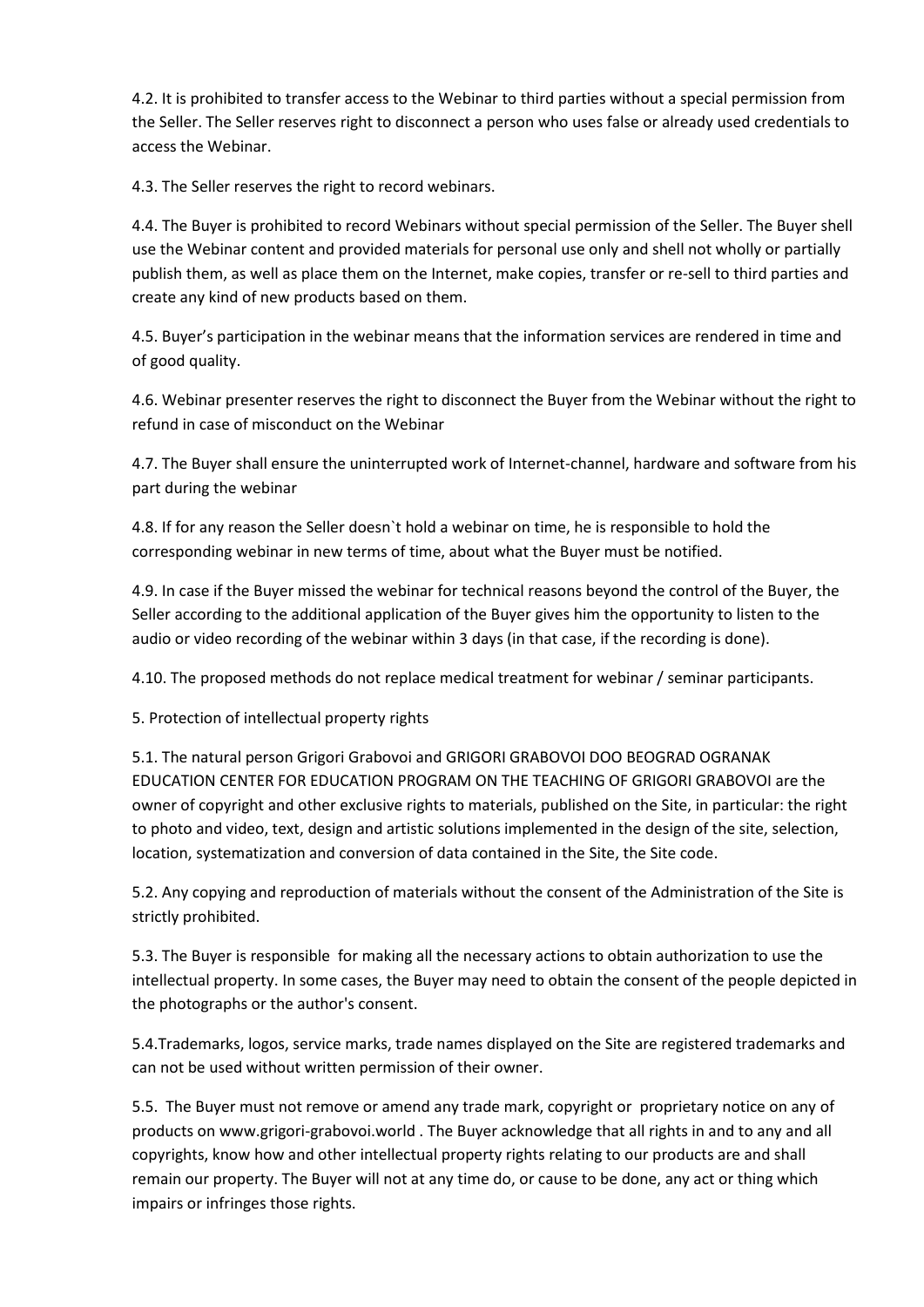#### 6. Privacy Policy

6.1. The Site Administration does not collect personal information or any other personal information, except you are agree to provide such information through the Site.

6.2. By providing their personal data online registration, the Buyer agrees to their processing by the Seller, including for the purpose of promoting the Seller of goods and services. All personal data transmitted by the Buyer under this Agreement offer belong to the group of personal data public.

6.3.By sending their personal data to the Site or the transmission of personal data Site Administration in another way, you agree the Site Administration can use o your personal data, including collection, storage, use, destruction of data for the purpose of ordering, payment, delivery, returns, answers to questions, requests, letters addressed through the Site, to ensure you receive information about products and services, discounts and promotions or for any other purpose, to achieve which the personal data were sent to the Site Administration. By making a purchase on the Site, you agree to receive e-mails and phone calls, notifies you about the status of the order, at your registered e-mail addresses and phone numbers.

6.4.If you do not agree with the use of your personal data, please send email to Site Administration with your rejection of using your personal data. In this case, all the information received from Buyer (including o login and password) is removed from the Seller customer base of buyers and Buyer will not be able to place orders on the Website.

## 7. Responsibility of parties

7.1. The Seller is not responsible for the way how the Buyer will use the information received from the digital and online products on [www.grigori-grabovoi.world](http://www.grigori-grabovoi.world/) , [http://educenter.grigori-grabovoi.world](http://educenter.grigori-grabovoi.world/) , as well as on all other Internet sites through which the Seller operates and for the results of their use.

7.2. The Seller supply his products and services for personal and educational use only. The proposed methods do not replace the medical treatment of the training participants. Methods, products and services do not limit the contact of the Buyer and other participants of the educational process to medical institutions, as they relate only to the field of education. As far as is permitted by law, the Seller exclude all implied warranties, conditions or other terms and he will not be liable for any losses (including loss of profits, business, revenue, contracts, or wasted expenditure), or any special, indirect or consequential loss, howsoever caused.

7.3. The aggregate liability of the Seller under the contract of the оffer, for any claim according to the execution of the agreement is limited to the fee paid by the Customer to the Seller for the digital and online product on [www.grigori-grabovoi.world](http://www.grigori-grabovoi.world/) , [http://educenter.grigori-grabovoi.world](http://educenter.grigori-grabovoi.world/)

7.4. Public offers on the digital and online products are presented for the following territories: the countries of the European Union: Belgium, the Federal Republic of Germany, Italy, Luxembourg, the Netherlands, France, Great Britain, Denmark, Ireland, Greece, Portugal, Spain, Austria, Finland, Sweden, Hungary, Cyprus, Latvia, Lithuania, Malta, Poland, Slovakia, Sloveni , the Czech Republic, Estonia, Bulgaria, Croatia, Romania, as well as the USA, Japan, China, Australia and Serbia. The agreement of this public offer is not presented in other countries. In case of purchasing the digital and online products by citizens of other countries, the Seller is not responsible to them.

8. Term and modification of the contract offer